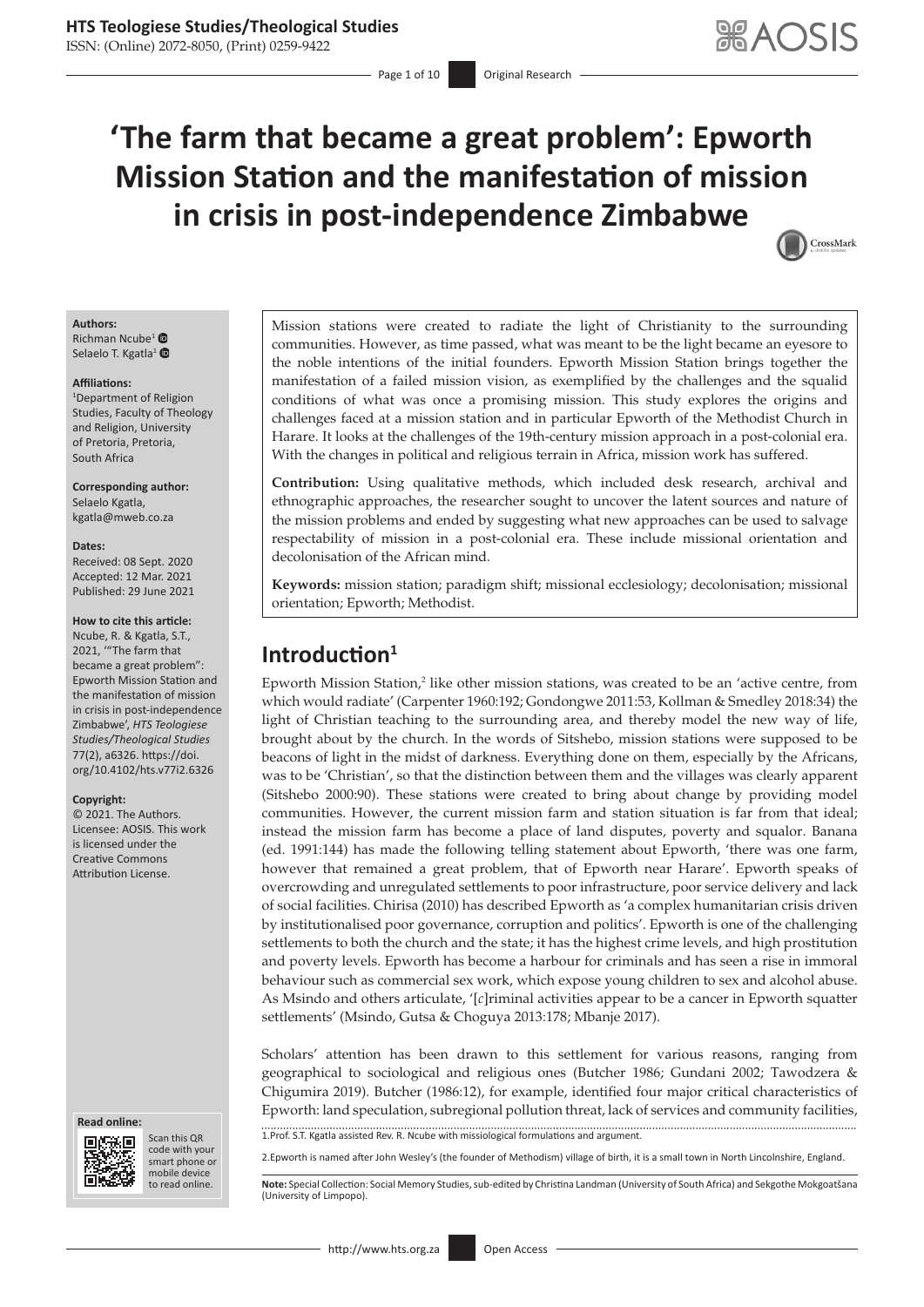and sites unsuitable for proper housing. According to research conducted by Tawodzera and Chigumira (2019), Epworth is considered one of the poorest urban areas in Zimbabwe: about 70% of its residents live in informal conditions, where access to key city-provided services such as energy, water and sanitation is limited or absent, and housing structures range from self-built brick structures to shacks, and poverty is endemic. Approximately 78% of households and 82% of individuals in the area live below the poverty datum line (Tawodzera & Chigumira 2019:2). Epworth was one of the settlements defined as a squatter settlement by the Zimbabwean government in 2005, resulting in operation Murambatsvina (Operation Restore Order) (Msindo et al. 2013:177; Chenga 2010). This operation was meant to clear squatters from around and within Harare, an operation that affected many families, and was heavily criticised by the United Nations.

Using qualitative inquiry, this study sought to investigate the cause of these challenges in mission stations, that is, why these stations have suddenly become a thorn in the flesh of the church. Using desk research, Methodist archives and available literature and ethnographic methods, the authors examined the causative factors underlying the church's thrust on the post-colonial existence and made recommendations. The research is inspired by David Bosch's paradigm shift theory, which challenges mission to adapt and reformulate in response to changes in society.

What can be inferred from this study is that mission stations were used as a means that represented a western missionary approach that was based on Christendom, conquest and economic interest – a method that was condescending in nature and completely disregarded the culture and context of the converts. This approach lacked depth and authenticity, and as a result instead of creating sustainable, lasting communities, it gave birth to 'experimental communities' (Sanneh 2010:222), which wilted and continued to struggle as missionaries handed over the churches to local leadership, in what was called autonomy. As Africans gained political independence and their assertiveness challenges began to manifest. Epworth thus brings together the dynamics of a mission struggling in postindependence and post-autonomy era together.

### **Historical background of the establishment of Epworth Mission**

Epworth is a shanty town situated about 12 km to the South East of Harare, the capital of Zimbabwe (Msindo et al. 2013:172), and currently has an estimated population of 167 462. According to Butcher (1986:11), Epworth is Harare's largest recognised informal settlement. In terms of population density, Epworth comes fifth after Mutare, Chitungwiza, Bulawayo and Harare (Zimstats 2019). Epworth was established as a Methodist mission station in 1892. It was established by Rev. Isaac Shimmin who was accompanied by Rev. Owen Watkins, the chair of the Transvaal District of South Africa, as part of the expansion of the Methodist church in the Southern Africa mission to the North (Gondongwe

2011:45). The Methodist mission in South Africa had been established much earlier, having reached the Cape in 1875, four years after the death of the founder of Methodism, John Wesley. The mission was formally introduced by Rev. Barnabas Shaw in 1816, and in 1889 the Methodist church in South Africa became independent from the British conference. Rev. Isaac Shimmin was a little known cleric, but a very popular young man with Rhodes and his soldiers (Thorpe 1951:39). Isaac Shimmin had successfully negotiated an offer of support from Rhodes who granted him enough land for mission and a grant (Zvobgo 1991:18).

The establishment of the Epworth Mission was not an isolated event (Mazarire 2007:2; Ndile 2018:51); it represented an influx of missionary activity after the signing of the Rudd Concession by Lobhengula with an untidy cross in 1888, the entry of the Pioneer column on 12 September 1890 and the raising of the Union Jack in Salisbury on 13 September 1890 (Graaf 1988:14; Thorpe 1951:32). It represented a collaboration of the crown and the cross after the Berlin Conference of 1884/1885, which conveniently partitioned Africa for European interests (Goto Nathan 1994:14; Njoku 2005:220; Nkomazana & Setume 2016:29). Epworth was the second mission station to be established by Methodists in Zimbabwe. Others included Fort Salisbury (1891), Hartleyton (1891), Nenguwo (1892) and Kwenda (1892) (ed. Banana 1991). It was a mission with so much promise, scoring immediate successes in terms of enrolment of children in school and church attendance. Because of a number of challenges and problems that developed after Independence, a large part of Epworth was handed over to government in 1981.

Epworth farm is naturally scenic, housing the famous balancing rocks, a popular tourist attraction (Vumbunu & Manyanhaire 2010:244). Geographically, Epworth is a combination of three plots acquired by the Methodist Church between 1891 and 1908. These plots include Epworth, Glenwood and Adelaide. Epworth is a grant<sup>3</sup> measuring 2520 acres given to Rev. Owen Watkins and Isaac Shimmin by Cecil John Rhodes on their arrival for the purpose of their mission work (Thorpe 1951:44). Glenwood (purchased 1904) and Adelaide (purchased 1908) were purchased later by Rev. John White, and the mission work at Epworth was growing and people multiplying such that Epworth alone was no longer enough to offer space for more people. Glenwood was thus bought by the Methodist Church through a loan paid off by rentals of tenants.

From these three plots, two major villages were created over the years, Chiremba (which consists of Muguta and Makomo families) and Chizungu (consisting of Chinamano and Zinyengere families) (Chitekwe-Biti et al. 2012:132). Because of expansion, Epworth is now made up of nine villages, which are Chiremba, Chinamano Extension, Zinyengere Extension, Chizungu, Jacha, Overspill, Magada, Makomo and Domboramwari. These altogether constitute seven administrative wards. There are seven primary schools and two secondary schools, all of which are run by the community

<sup>3.</sup>Cecil Rhodes was one of the leading figures in British imperialism at the end of the 19th century, pushing the empire to seize control over vast areas of southern Africa. He annexed Southern Rhodesia in the 1890s.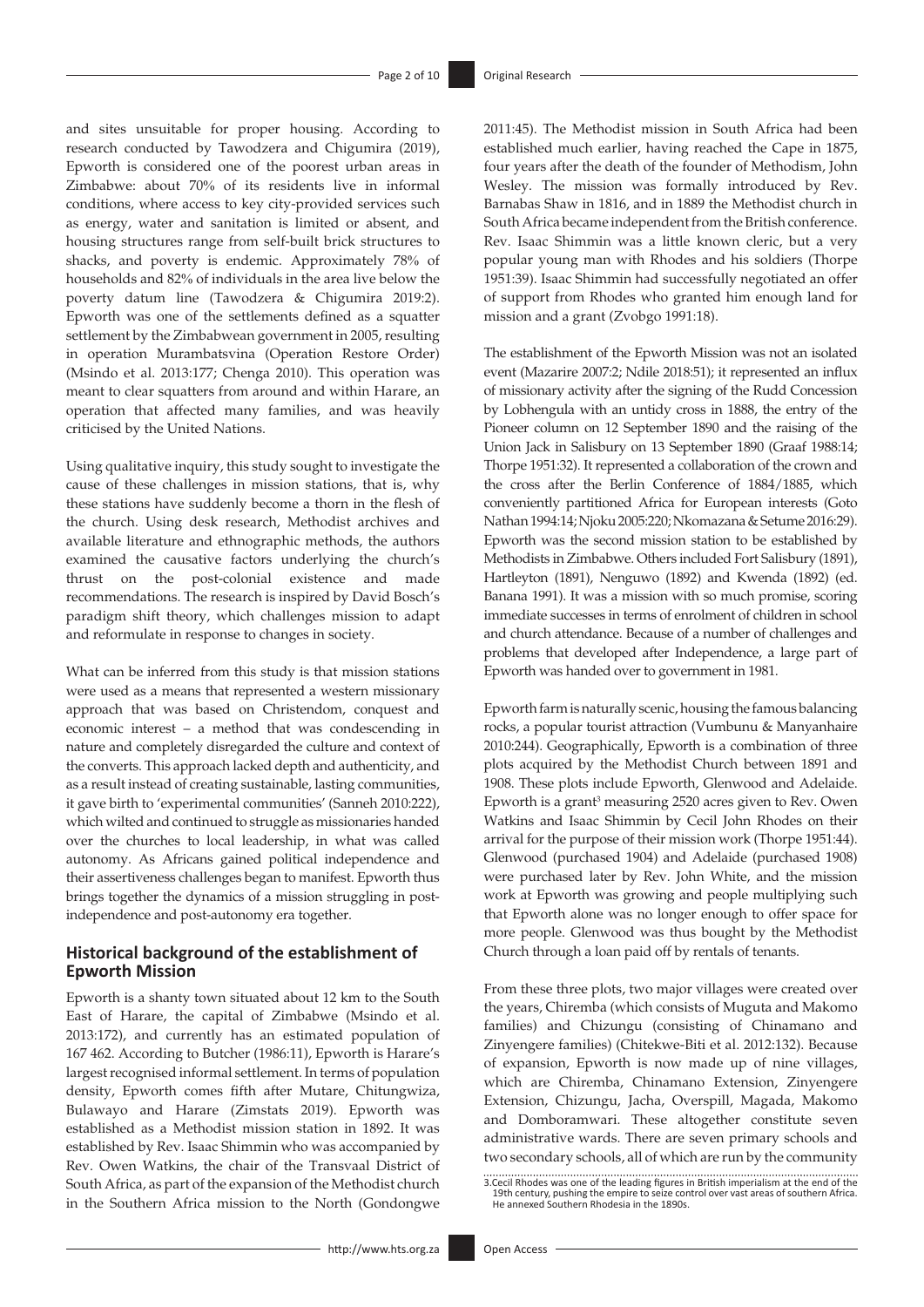and the local board. There are only three clinics serving the entire population, one of which still falls under Methodist administration.

The entire establishment now falls under Epworth Local Board, a body established in 1986 to oversee the development of Epworth (Chirisa 2010:42). The extent and complexity of problems at Epworth had become insurmountable after the Zimbabwean independence, and the church's capacity to deal with these challenges was tested. The Methodist Church in 1981 handed over much of the Epworth land to the government and remained with a small piece of land called Lot 2. The lot houses the church, the minister's residence, a clinic, a women's centre, a children's home and a theological college. The primary school is in the hands of the community, whilst much of the land close to the United Theological College and the Matthew Rusike Children's Home has been invaded by squatters. The church has been struggling to evict land invaders for a long time, and instead of abating the problem, it is increasing, with much of the land now fully occupied. Recently, conference has commissioned a team to look into the future prospects of mission land in the context of these issues. Part of their findings and recommendations will be discussed at a later stage.

The story of Epworth is a story that brings together the various aspects of the manner in which mission crises have manifested. It is an exemplification of a mission in crisis. It represents the challenges of a church in mission in a postcolonial context and whether the church is able to respond appropriately to the new and emergent challenges or if they are stuck in privilege of the colonial and missionary era. Whilst the missionaries had the support of their mother countries and colonial governments, churches in a postindependence era do not have such luxuries. The terrain has changed, and there is growing poverty, rural-urban migration, as well as competing perceptions about land and authority whilst colonial church has retreated.

# **Epworth developments post-independence**

The challenges at the Epworth Mission Station represent a fourfold manifestation of mission in crisis in a post-colonial and post-missionary setting. The first is the church's lack of capacity to handle emerging issues and problems at Epworth; the second is the growing overcrowding, landlessness and indiscriminate illegal sale of land; thirdly, crisis of development – health and other social ills emerging – poor water and sanitation issues, crime and prostitution; and fourthly, the crisis of identity amongst the people of Epworth in the post-independence and post-missionary era.

### **Lack of capacity of the church to handle the issues and problems at Epworth Mission Station**

What was intended to be a model community espousing a Christian standard of community and values has deteriorated to an urban menace (Msindo et al. 2013:172; Zindoga & Kawadza 2014). The Methodist Church in Zimbabwe, after independence in 1980, struggled to handle a plethora of challenges at the Epworth Mission Station, culminating in the church handing over a greater part of the mission land to government, and remaining with a small portion called Lot 2, and the institutions namely the mission station (church, manse and primary school), Matthew Rusike Children's Home and the United Theological College. The problems at Epworth were, however, not new to the period after autonomy and independence, and they have their roots in the colonial period. They only manifested after the war (1980). Contestation over tenure has always been there. As early as the inception of the *Land Apportionment Act* 1930 (Gundani 2019:4), the church grappled with issues of tenancy at Epworth, especially security of tenure, what could be done on the land and the problem of inheritance. After the Zimbabwean war, problems crystallised further.

#### **Events leading to the donation (surrender) of the land to the new government**

The Methodist Church in Zimbabwe Conference in August 1982 voted unanimously to hand over a part of the Epworth land to the government (MCA 1982). This donation of Epworth land to government must be seen in the context of the wider crisis, which evolved around the sustainability of the mission station in its original form. As shown by Mujinga (2018:291), in 1998 the Methodist Church in Zimbabwe Conference again voted to cede part of Kwenda Mission (another mission station of the Methodist church in Zimbabwe) to government. The resolution to donate (surrender) Epworth's land to the government was done by conference through a recommendation from the Standing Committee. The proposer was the government that made the suggestion to the church. The church was battling the squatter problem and crime that was brewing in Epworth owing to the exponential unplanned population growth in Epworth after the war. Epworth's population grew during the war period, and people from the rural areas escaping the war found refuge in Epworth which was less regulated than the urban townships. The church allowed its tenants out of hospitality to welcome visitors fleeing the war. The influx of the people increased unabated after the war, with more people searching for a better life in the city. Many tenants began to sell part of their land as these people sought some permanent shelter. Because of the increase in unregulated settlement, not only did the administration of the mission become extremely difficult, but also the provision of social amenities. Crime and lawlessness also became prevalent. This meant that the church had to seek political help in easing the pressure and to reduce crime. The government suggested that the church donated the land. A draft of proposals was made by the Ministry of Local Government and National Housing on 06 October 1981. The government undertook to prepare a plan for the improvement of basic services through a squatter upgrading programme, by improving water and sanitation infrastructure and protecting the land rights of original tenants. In addition, the government would then seek donor support towards the improvement of the Epworth farm (MCA 1981).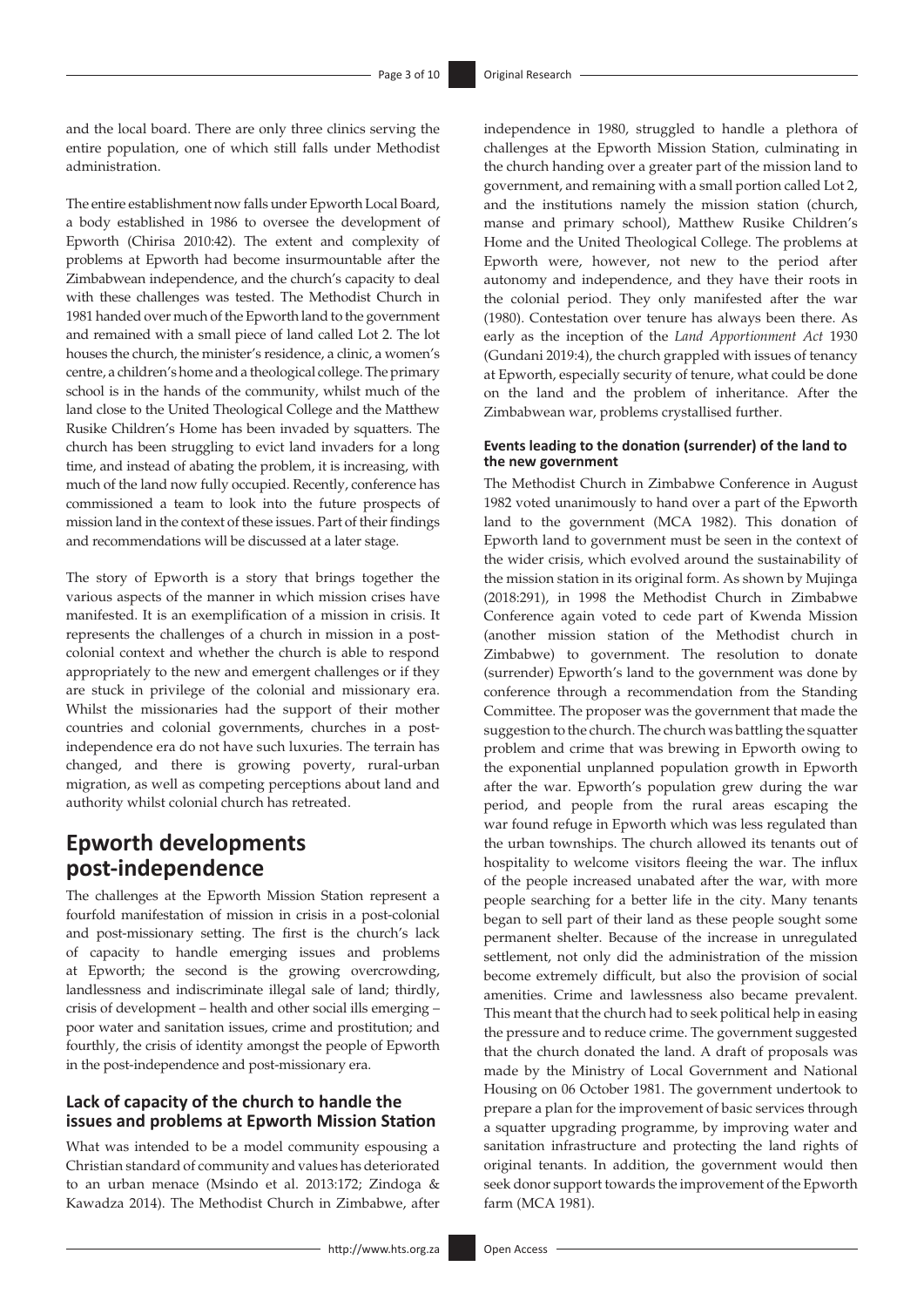The government cited the rapidly deteriorating public health, lack of infrastructure and crime as reasons. The government also acknowledged responsibility for the occupiers of land and the challenges as urban housing problems (MCA 1981). The proposals were in one way attractive to residents, but intimidating to the church, especially where donor support could only be accessed if the land had been handed over to the state.

The church, in response, sat on Friday 16 October 1981 and responded to the government proposals. The meeting was constituted by the President Rev. Andrew Ndhlela, Rev. O.D. Ramushu, Rev. Dr. F.B. Rea, Rev. P. West (Secretary) and 25 representatives of the Epworth villages (MCA 1981). The meeting resolved that the tenants were going to sit and consider the proposals of the provincial planning officer and the Office of the Minister of Local Government and National Housing and respond by Monday 09 November 1981. Meanwhile, an Epworth Lands Steering Committee was held at the Methodist Church connexional office on 13 October 1981. The meeting resolved that the Methodist Church agrees to the proposals from the Ministry of Local Government and National Housing, and that for the best development of Epworth, Adelaide and Glenwood, farms should be handed over to the state without any payment. The Methodist Church would retain freehold rights on three sections of the farm, Matthew Rusike Children's Home, United Theological College, the mission station, church and primary school (MCA 1981). The conference in 1982 voted for the resolution to hand over part of Epworth to the government, and the following were the votes: 55 for, 7 against and 12 neutral. The votes show that a quarter of the members of conference did not agree. This demonstrates that there was no unanimity on arriving at this decision. Furthermore, there seems to have been so much pressure on the church to hand over land rights as quickly as possible, judging by the chronology of the events. Either it was from those remaining missionaries who would have been keen to please the government at any cost to improve their image, or it could be political pressure from the new government that stood to gain significant mileage being seen to act on human plight. There was plenty of support of such a trajectory considering that the new president was a Methodist cleric, who would be seen to bring the church and government on a closer working relationship towards the betterment of the people's lives. Why would a steering committee meet and make decisions even before the tenants have met? The farm was donated without any payment. The government used the *Deeds Registries Act* Chapter 139 to revest the deeds to itself, something which was done in 1994. The government undertook a programme to develop the area for eventual incorporation into Harare City, which directed a freeze in all non-permitted developments (Chirisa 2010; Chitekwe Biti et al. 2012:132). The Epworth Local Board was created in 1986 to run the affairs of Epworth. However, as Mhanda (2018) observes, not much has been achieved, these boards have limited capacities in terms of funding models and that much of the decision-making rights are concentrated with the central government. The transfer of land to government, however, did not ease the problems at Epworth. Problems actually increased. Challenges in the donated sections could not be isolated. People who live on the land donated to the government remained in the Methodist fold, as practising Methodists, and/or as descendants of Methodists. The land they occupied lay in close proximity.

#### **The growing overcrowding and landlessness, indiscriminate illegal sale of land**

Epworth has become a harbour for sporadic squatter settlements in Zimbabwe, with an impact on the local board and the church's ability to provide necessary and adequate services and therefore improve the quality of life. The dynamics are faster than the authorities' ability to react appropriately. The Government of Zimbabwe in 2006 embarked on an operation to restore order, and as its reasons, it argued that it sought to deal with crime, squalor and lawlessness, and rebuild and reorganise urban settlements and small and medium enterprises (SMEs). '... It was a follow-up to the anti-corruption drive started by the government in early 2004 to cleanse the financial services economy, which had become the centre of speculative activities …' (Sachikonye 2006:16).

When government took over Epworth in 1982, it directed a freeze on all new settlements so that it could focus on those already settled. But a combination of factors militated against the government directive, and instead of abating, more settlements emerged. Msindo et al. (2013) made general observations pertaining to this phenomenon. The unprecedented exponential rural-urban migration after the war, family growth, need for accommodation and slow allocation processes of stands for those who needed them led to more and more settlements sprouting. Epworth had a number of advantages; besides that, it was a cheaper place to rent, it was strategically positioned with regard to Harare's biggest market, Mbare, and the industry. More people entered the cities in search of better opportunities and Epworth was a better priced destination (Chirisa 2010). The increase in population at Epworth had an effect on the capacity of the land donated to the government and that which remained in the hands of the church.

As Mhanda (2013:92) observes, the lack of resources had a negative impact on the local board's ability to deliver its mandate. The council could not service enough stands, as per demand from the seekers, and where they managed, the cost was beyond the generality of the population of Epworth dwellers who were largely either self-employed or were lowly paid. The local board made several attempts to control unauthorised development and evict all those in illegal settlements on the land without success (Chitekwe-Biti et al. 2012:133). Msindo et al. (2013:176) show that political meddling at election time and corruption had a significant effect in undermining the local board and the church's efforts in managing land.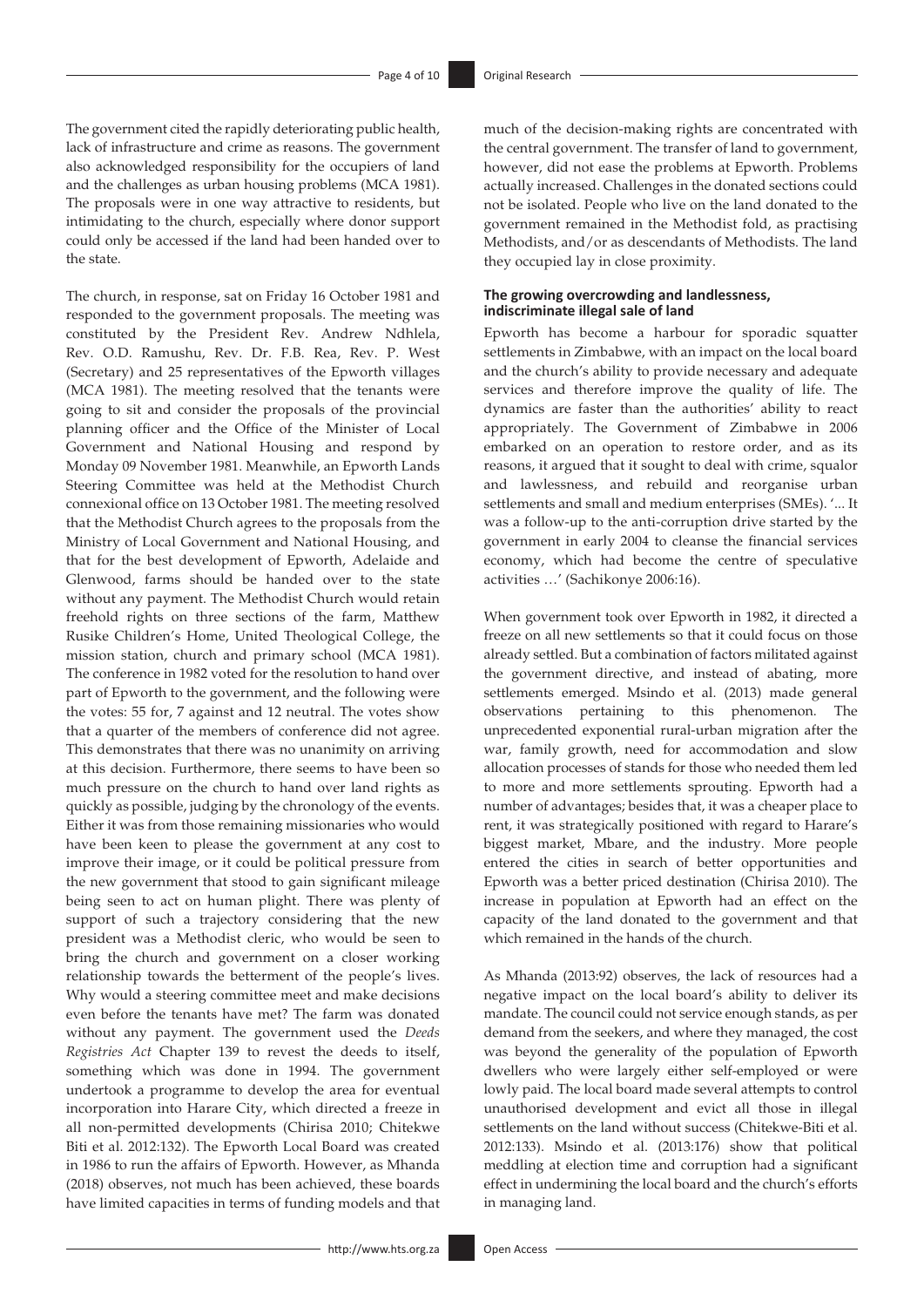The uncontrolled influx and settlement of people at Epworth meant that the available adjacent land belonging to the church could not remain immune to land grab. Inevitably, the land has now all been invaded. Several reasons account to why the church's land at Epworth has been taken over by land-hungry people and parcelled out despite the government being prochurch as far as land acquisition is concerned (Chitando 2005; Gundani 2003). Firstly, the church did not immediately use the land that it retained, owing to its limited capacity in a post-missionary era. Although the church had plans for projects, it took long to implement them. Secondly, the church itself had serious gaps in administration of its land at Epworth as evidenced in a report by a commission set up to investigate a demonstration by Epworth residents who were accusing the church, especially its Bishop, Rev. F. Chirisa, of abusing land for his own personal gain. The findings of the report indicated that there was no clarity at the lower echelons as to who had the right to sell or distribute land, with instances where the local minister would give rights to people who wanted to settle in the land (Report of the Commission of Inquiry into the Epworth Demonstrations, MCA 1996). There is a lack of political will to remove the unregulated settlers from the church's land. The church has tried several times to evict the illegal settlers, but has failed. There is always a promise by government to assist, but both legal notices of eviction and political pressure have ended up in smoke.

The encroachment of illegal settlers is affecting the church's ability to utilise its own land, and it further threatens the already existing institutions like the Theological College, the Matthew Rusike Children's Home, the clinic and the mission house itself. The recent farms' report commissioned by the conference found that expansion of the church's institutions is now impossible until there is a way of clearing the squatters.

#### **Crisis of development**

A third crisis presented by the Epworth Mission scenario is the crisis of development. Development in Epworth is lagging behind in all its facets. Infrastructure, housing, provision of social services, water and sanitation are way below expectation (Kadirire 2017). In a community with a population of over 168 000 (ZimStats 2019), it is ironic that it has only seven primary schools, two secondary schools and three clinics, of which only one is a Methodist clinic (Slum Dwellers International 2009). Epworth lacks proper housing, most of the houses do not meet the standards as they were never planned or supervised, some lie in wetlands and often flood during the rainy season. The limitations of the Epworth Local Board are militating against ability to plan, service and supervise proper housing (Chirisa 2010:12). Poverty in Epworth has many dimensions. It ranges from limited income levels owing to the capacity of its residents, largely because of the kinds of skills and jobs they undertake (Chirisa 2010). The church had plans for a few original tenants, and the institutions and facilities were able to cater to the few residents. The church never anticipated illegal influx of people, and never planned for the post-war pressure on the

land. This influx of people during the 1970–1980 war of liberation complicated the capacity of the church, as most of those who settled illegally never had a say in planning. The residents, therefore, became informal, and mostly their jobs were also not high paying, making it worse. The informal nature of the settlement affected land tenure and residents' ability to attract funding or investment. Most settlements in Epworth have not been regularised and therefore residents do not have a title to the land on which they are settled.

Whilst it is true that the current scenario is a product of the colonial legacy, it is also true that the post-missionary church has not been able to grasp the extent of the needs of Epworth or anticipate them. Colonial and missionary era development was based on a colonial ideology focused on separatemanaged development guided and controlled by a select few people (Kgatla 2016:122). The onset of independence changed the dynamics. Selective development was no longer possible, as the majority poor now demanded universal development. At the root of the Epworth misery is, therefore, a legacy of colonialism and the limited power of missionaries and the church to arrest this. The United Nations Development Programme's (UNDP) Human Development Report (2002) describes human development in the following words:

Fundamental to enlarging human choices is building human capacities: the range of things that people can do or be. The most basic capacities for human development are leading a long and healthy life, being educated, having access to the resources needed for a decent standard of living and being able to participate in the life of one's community. As this Report emphasizes assuring people's dignity also requires that they be free—and able—to participate in the formation and stewardship of the rules and institutions that govern them. (p. 13)

Amartya Sen (1999:14), in his seminal contribution to development discourse, argues that development is freedom. He suggests that poverty in its proper definition should not be seen in terms of income levels only, but a deprivation of capabilities. What he calls 'unfreedoms' are a result of inadequate processes and inadequate opportunities. Unfreedom can arise either through inadequate processes or through inadequate opportunities that some people have for achieving what they minimally would like to achieve (Sen 1999:17). He says, 'development has to be more concerned with enhancing the lives people lead and the freedoms they enjoy' (Sen 1999:14). This kind of development is what has lacked in mission stations and has given rise to growing poverty. Epworth as a mission station has not been able to provide the benchmark for human development because of a culture and an era that deprived the African resident the necessary involvement in the processes and opportunities for development.

### **Crisis of identity**

Tarus and Lowery (2017:305) define identity as 'both individual and personal traits as well as social aspects acquired from the groups one belongs to'. In an African society, a person belongs to a community (Battle 2000; Menkiti 2001) of the past, the present and the future. An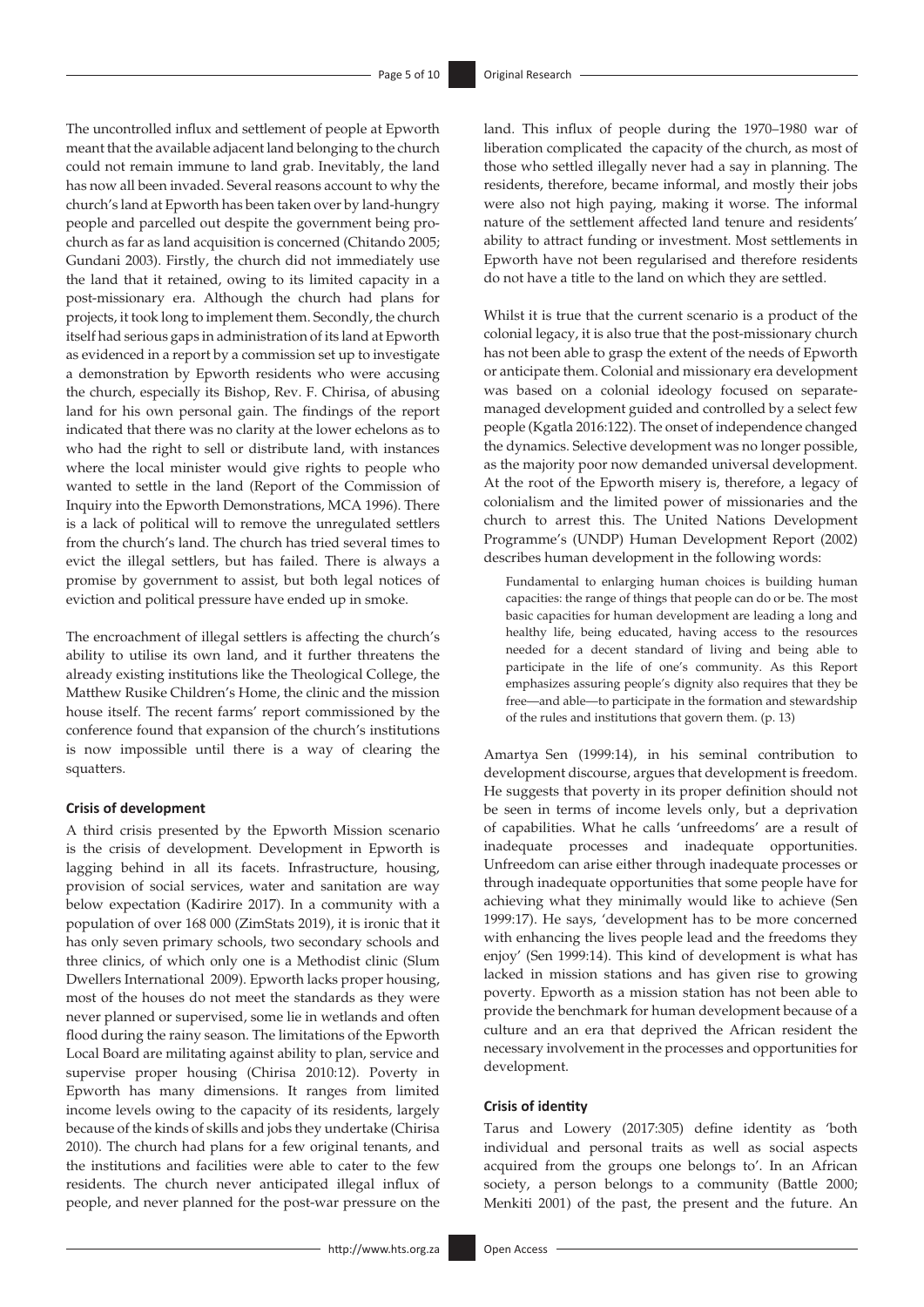individual is a part of a larger collective which includes the dead and those yet to be born. Identity in this sense incorporates all this that makes up a person and his or her community. Deng (1997) states that African societies functioned through an elaborate system based on the family, the lineage, the clan, the tribe and ultimately a confederation of groups with ethnic, cultural and linguistic characteristics in common. He further states that society is backed by 'values, institutions, and patterns of behaviour, a composite whole representing a people's historical experience, aspirations, and world view' (Deng 1997:1). The people of Epworth existed before Epworth was formed, and who they were was thus defined.

Before the onset of the missionary era, Epworth belonged to this larger community, ruled by chiefs and connected by family lineage, the customs and values that brought together their sense of being. In the course of the colonial and missionary era, Epworth assumed a new identity as a mission community, created for people who had become Christians. The old structures, norms and value systems were uprooted and new ones centred on the church and the missionary emerged (Madhiba 2010:59). For over 90 years, this had made the new society.

When the missionaries departed, and when in 1982, the Methodist Church handed over Glenwood and Adelaide to the government, this threw the entire community into disarray. What had become a *bona fide* identity was dismantled without a negotiation or an offer of a new form of identity. With the challenges enumerated above, particularly after independence, Epworth people found themselves struggling to relate to themselves. Court cases and commissions of inquiry show clearly a community struggling to redefine its identity. The following commission of inquiry and two court cases will be discussed to expound on the nature of the identity crisis.

In 1996, there were several demonstrations at Epworth. These were a culmination of a number of concerns and disgruntlements ever since the church had donated part of the land it previously held to government. Even though the church had donated the land, residents still identified themselves as part of the church and the church being part of them; the relationships seemed not to have been severed with the donation. There are reasons to acknowledge that Epworth residents were united by the history, the church and their graves. For the past century, they had been identified as believers under the church. They knew no other identity. Between 1982 and 1996, they were now to assume a new identity under the Epworth Local Board, a scenario undefined. Yet, they still congregated at church on Sundays, and buried their dead at the church cemetery. It must be highlighted that most of these processes had not involved wide consultations. The creation of Epworth had occurred without consultation, and the dismantling was now being done without consultation as well. This reminds us of Lamin Sanneh's lament that converts were 'dislodged' from their cultural system and that missionaries were deaf to local voices in assembling 'experimental communities'. In doing this, he bemoans the fact that Christianity dispossessed Africans of their natural ties without giving them a real stake in missionary culture (Sanneh 2010:222). The handing over of the mission is an example of an experimental community being dismantled.

Amongst the series of demonstrations, the one held on 16 July 1996 caught the church's attention, leading to a commission of inquiry being instituted by the then presiding Bishop of the Methodist Church in Zimbabwe, Rev. Farai J. Chirisa (MCA 1996). The commission sought, amongst other objectives, to identify the problem, to collect and assess evidence and to recommend solutions to the standing committee (MCA 1996).

The demonstrators had demanded the removal of Rev. Farai Chirisa as the bishop, accusing him, amongst other things, of carrying out projects without consulting the community, and that he wanted to build flats at Epworth and bring people to squat in the area; above all they claimed that their ancestors had bought the land through their rents.

The commissioners upon researching proved many of the accusations to be false. However, they observed the following: the central problem at Epworth was the ownership of the land and the problem of communication. They went on to show that the Height had settled the issue of ownership in the 03 July 1996 case of Chiremba Residents Association and Epworth Local Board. However, what is clear from this analysis is firstly that the Epworth residents did not understand who owned the land and what their role was. They still believed that they and the church had a relationship and the church had to continue consulting them on issues pertaining to the land. The relationship was, however, confusing; they expected the church to account to them on land that belonged to the church, that is, Lot 2.

Secondly, the Epworth residents did not understand their new place under the Epworth Local Board. They had limited understanding of leases, and what rents meant; they still believed in the traditional tenure, where one was entitled to land on account of genealogy. Why they challenged the church was their claim that their forefathers had contributed to the purchase of Epworth.

The second indicator of the crisis is the court cases that Epworth residents lodged against the church and the local board claiming rights to the land at Epworth, both the section that had been donated to the government and the remaining Lot 2. From the commission findings, it is clear that residents in some sense believed that they had a right to the land owned by the church and this led to continued invasion despite appeal and courts directing otherwise.

In July 1996, the residents had approached courts challenging the Epworth Local Board's jurisdiction over the land that used to belong to the church. The residents argued that their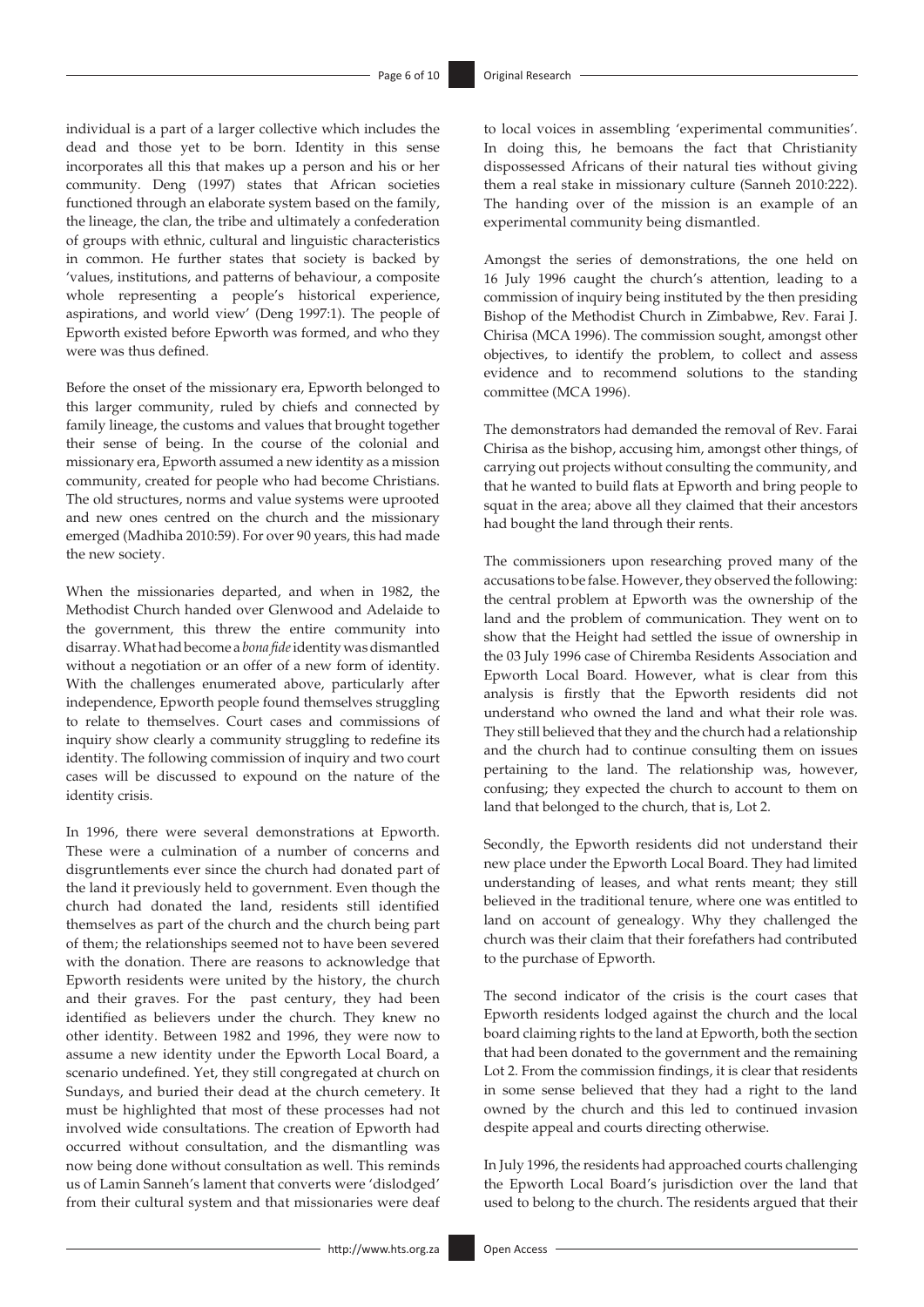forefathers had paid for the land through rent, and that they had tittle to the land which the church had taken to England (MCA 1996). The court ruled against the residents, citing lack of evidence of ownership that the original residents claimed that they had a right to owing to the rents they had paid before. The court also disputed the title issue confirming that the Methodist Church had the title which the church had voluntarily ceded to the government.

Three years later, a further case was lodged at the High Court, now pitting the church against Mr. Solani and residents of Epworth, in which case Mr. Solani was beginning to erect buildings on the church land (MCA 1999). This was the beginning of the further encroachment on the church land that had remained in the church's hands. The disagreements and the battles did not stop as evidenced by the media attention in the following headlines: 'Epworth the forgotten "suburb''' (Zindoga & Kawadza 2014) and 'Epworth land wrangle hots up' (The Zimbabwean 2014). Demonstrations and court battles continue to this day. These conflicts and appearances must have been a way of trying to salvage some identity and rights to self-determine out of a murky, unpredictable terrain on the one hand; however, these all proved to be illusory. The church, on the other hand, failed to manage the pressure and encroachments continued. Currently, all land that belonged to the church is now occupied by illegal tenants, some of whom are not suitable for settlement. There are no facilities and services – it is a health risk.

Epworth has struggled to define itself since independence. It has been characterised by conflict as it sought to redefine itself as a community. Epworth is a pale shadow of its former self, and it used to be the mission area built up in hope at its inception, as Isaac Shimmin had said, 'what Kilnerton is to Pretoria, Epworth will be to Harare'. Today, Epworth is a symbol of struggle of a failed suburb, harbouring crime and prostitution, an example of the worst squatter area.

The Methodist Church in Zimbabwe Conference in 2016 commissioned an inquiry into the church mission farms, to (MCA 2018):

[*A*]ssess the situation and status of the Methodist church in Zimbabwe mission farms, in the light of manifest challenges including the general underutilization of the land, invasion by illegal tenants, ... disregard of the farm rules and policies by tenants and increased conflicts arising out of exercise of authority by local chiefs councillors and politicians on the mission farms. (p. 8)

Some of the commission's findings included the following: inconsistency in policy implementation and weak enforcement, antiquated rules and regulations which are difficult to enforce, high leadership turnover, which is not compatible with project implementation, thus creating disconnect on project cycle, and the church's sensitivity in not asserting its legitimate authority and resorting to empty threats, thus widening the rift with farm tenants.

On land tenure it was noted that there is a general feeling of entitlement over church mission land, the tenants and their

children have concerns regarding their future on the church farms that arise from traditional expectations for land inheritance, and lack of resources has made it difficult for the church to implement land use programs and farm development activities (Farms Commission Report 2018:27).

Amongst the recommendations, the critical ones related to the church policy on Christian villages. The commission observed that the concept of Methodist Christian villages was no longer sustainable and does not serve any functional and practical purpose given the modern multireligious, multi-denominational settlement trends (Farms Commission Report 2018:27). They advocated for a redefinition of this concept in light of the changing role and mission of the church. The church is coming to terms with the challenges it is facing because of the missionary paradigm and making attempts at addressing them. It is also an invitation to a redefinition of mission in the current and future context.

# **Reimagining mission for the future**

David Bosch has argued for a paradigm shift in the conceptualisation and practice of mission (Bosch 1991:4). By this, he argues that with changes in society, an equivalent change must happen in the understanding of mission and how it is practised. Methodist Church mission in Zimbabwe was based on a mission station method (Thorpe 1951:81; Zvobgo 1991:26) – a phenomenon adopted by missionaries on the mission field without proper missiological reflection on implications and ramifications for the future. As may have been observed, mission in the 19th century was an overflow of European Christianity, culture and civilisation. Mission emerged in the glorious Christendom, where the church occupied the centre of the community and commanded authority and respect (Sales 1972:24). Mission imposed a western cultural blanket on Africa without reflection. It was condescending and rode on conquest and ignored the value of the African knowledge systems and worldview. As a result, it destroyed and dislocated communities rather than build them. Missionaries were, therefore, complicit in colonisation of the minds of Africans. The new challenges are a cry for redress and redefinition of the mission in a post-colonial post-missionary paradigm. They are a call for authentic mission approaches that address the past and current context holistically, whilst building sustainable ground for future mission. A relevant missional ecclesiology must define mission and locate it appropriately, and address the issues of sustainability, identity and poverty at a practical and structural level.

'Missional' is a relatively new terminology in the field of missiology, only appearing in the middle of the 20th century through the work of Bishop Leslie Newbigin and later blossoming through the Gospel and Our Culture Movement in the United States of America (Goheen 2002:367; Guder 1998:9). It represents a departure from the old term 'missionary', which has increasingly become associated with colonialism, subjugation and exploitation of people of colour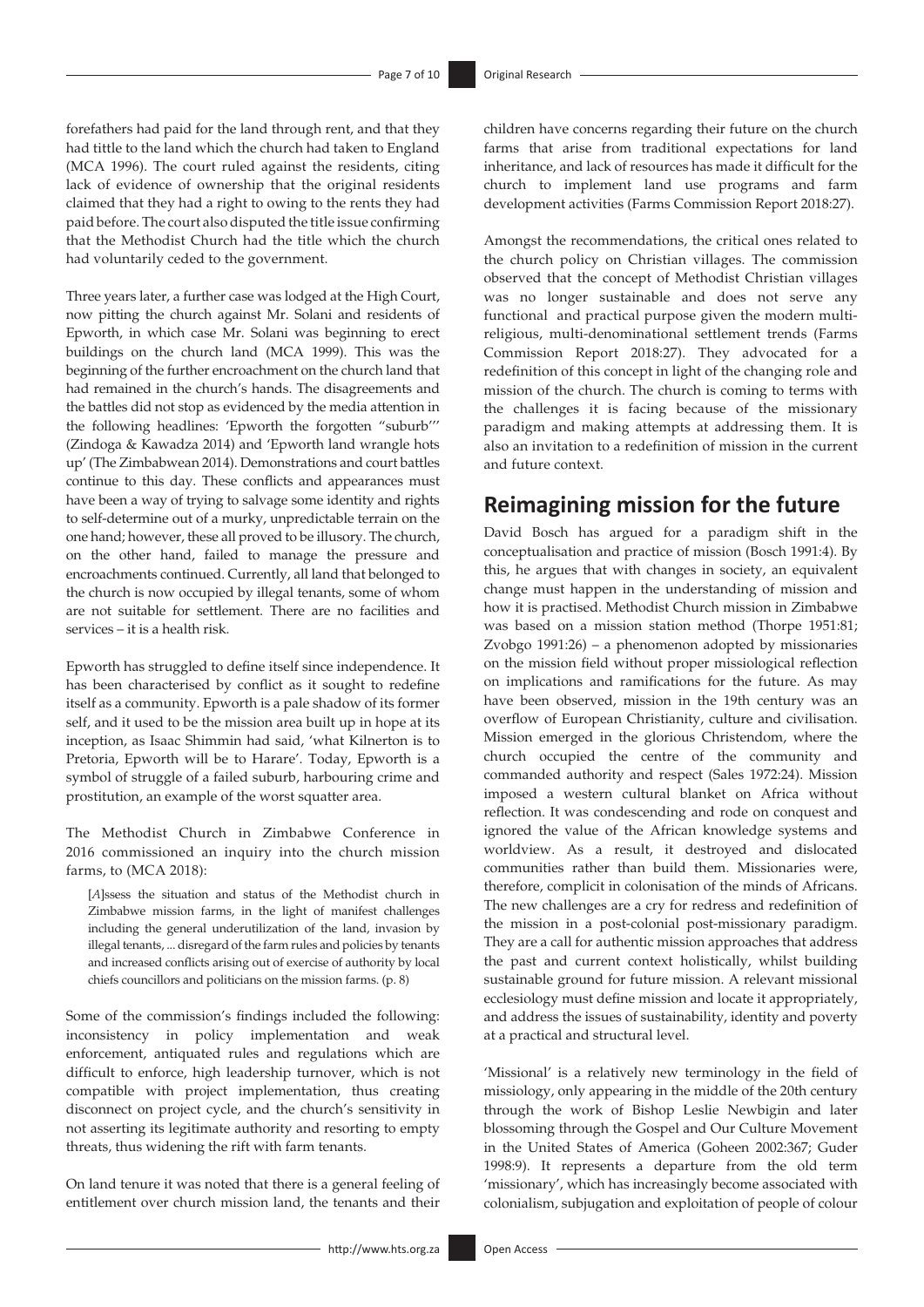by the west and carries the baggage of guilt on the part of missionaries from the west (Bosch 1991:3; Goto Nathan 2006:57). Missional thinking seeks to be true to cultural sensitivity and is dynamic, responding relevantly to a given paradigm, as opposed to the missionary which was static, rigid, paternalistic and condescending. The term 'missional' signifies a departure from us–them, North–South, to a sense of glocality (Henry 2016:6; Fagerli et al. 2012:27), a balance between the local as well as the global orientation. It unearths the biblical imperative of witnessing (Ac 1:6–8), beginning in Jerusalem to all Judea to Samaria and to the ends of the earth motif.

Missional ecclesiology is grounded in *missio Dei*, an affirmation that God is the sender and authority in mission. God the Trinity is in a continuous relationship of sending. Through the son, and the Holy Spirit has not only descended, but continues to reach out to the margins, to the ends of the earth. This places mission where it belongs, the margins. The church is placed in a perichoretic relationship with the triune God (Niemandt 2012:2) – dynamic, accommodative and adaptive to a changing context. It is biblical, for the Methodist context, and missional ecclesiology relates well with the Wesleyan mission spirituality.

Sheridan and Hendriks (2013:7) point out that understanding the relationships between gospel, church and culture is of primary significance, they view a missional shift as the process of learning to 'break the code' of the local cultural context in which the church finds itself. Missional thinking, therefore, has to do with contextual understanding of mission, mission as from the margins and to the margins. It is an affirmation of God as the author, and that the church as well as its missionaries responds to his guiding spirit, they participate in the mission of the triune God in humility. It is according to Bosch an affirmation that God has turned towards the world, towards the poor and the marginalised in an incarnational way (1991:423).

A Zimbabwean missional ecclesiology should be rooted in the unique and fertile African social, cultural and religious worldview. Pobee and Ositelu (1998:9) reiterate that sociologists and anthropologists have demonstrated that *Homo africanus homo religious radicaliter*, the African is a radically religious person, religious at the core of his or her being. Mission practice must therefore begin with such a paradigm shift that recognises the value of the African social and cultural worldview and leverage on it, by building resilient and sustainable communities. Missional ecclesiology and practice address the challenges of poverty, deprivation and vulnerability in Zimbabwe holistically. It goes beyond missioning to engaging in issues of development, be it in an advocacy way or in practical ways. The story of Epworth represents poverty and deprivation. When the church leaves the communities, they are left at the mercy of systems of government that are equally unable to help. Banana (1987:2) reiterates a relevant approach which addresses present realities rather than a pie in the sky

approach. Similarly, Kaulemu (2010:52) suggests that churches must strengthen capacities of communities to contribute towards the improvement of social conditions that facilitate the human development potential of every Zimbabwean.

Decolonisation should be central to the doing of mission, and it involves the recovery of African confidence, and reaffirmation of values, culture and worldview. Missionally, decolonisation of the mind should be seen as the affirmation of the black African experience of God; the Africans' response through their own cultural and traditional experiences. It has to do with identification with the poor (Wa Said 1971:520). Decolonisation has implication for an African theological and contextual orientation, which must pervade both the theological institutions as well as churches, to how these engage their local contexts. The challenges of mission stations such as Epworth raise issues of African realities, which theology needs to appreciate and correct. Epworth Mission can be seen as a crisis or a problem, but on the other side, it awakens the current missional practitioners to the limitations of a colonial mission in addressing African realities. A decolonised mission must affirm the African struggle for recognition, and fight for economic and political justice.

# **Conclusion**

The study has highlighted the origins of the current challenges of the mission station. It notes that the problems in the mission station, particularly at Epworth, have their antecedents in the colonial and missionary era. The challenges are rooted in both the systems and structures imposed and extensively used by the colonial administration, as well as the close proximity the colonial administration had with missionaries, and therefore the church. Colonial government and missionaries according to Gundani (2019:15) believed that Africans were backward and lacked capacity to self-determine. This led to modelling of mission stations that were unsustainable as times changed, leading to crises such as in the Epworth Mission Station. The church was incapacitated to address the needs and challenges after independence, as a result leading to abandonment of much of the farm and its people. The study concluded by highlighting new trends in mission which are grounded in missional thinking and ecclesiology, with a strong sense of decolonisation of the mind. These need to be adopted if the church is to salvage relevance in a post-colonial existence. This is what David Bosch suggests to be a paradigm shift in mission theology – a turn towards the margins and the poor.

# **Acknowledgements Competing interests**

The authors declare that they have no financial or personal relationships that may have inappropriately influenced them in writing this article.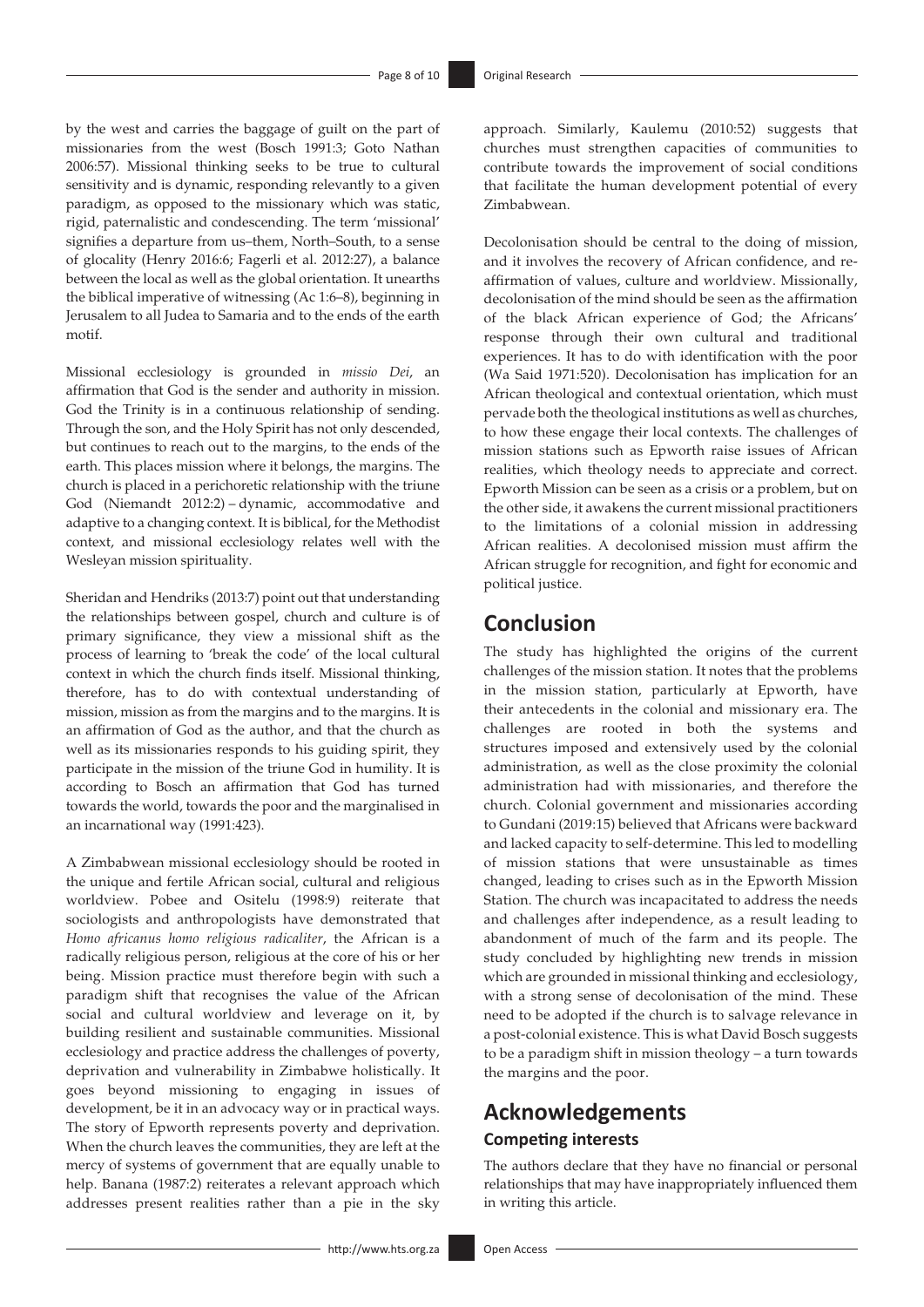### **Authors' contributions**

R.N. is the main author of this research article. S.T.K. was the study leader who provided guidance.

### **Ethical considerations**

This article followed all ethical standards for research without direct contact with human or animal subjects.

#### **Funding information**

This research received no specific grant from any funding agency in the public, commercial or not-for-profit sectors.

### **Data availability**

Data sharing is not applicable to this article as no new data were created or analysed in this study.

#### **Disclaimer**

The views and opinions expressed in this article are those of the authors and do not necessarily reflect the official policy or position of any affiliated agency of the authors.

## **References**

Banana, C.S., 1987, *Towards a socialist ethos*, The College Press, Harare.

- Banana, C.S. (ed.), 1991, *A century of methodism in Zimbabwe 1891–1991*, Methodist Publications, Harare.
- Battle, M., 2000, 'A theology of community: The ubuntu theology of Desmond Tutu', *Interpretation* 54(2), 173–184. [https://doi.org/10.1177/002096430005](https://doi.org/10.1177/​002096430005​400206) [400206](https://doi.org/10.1177/​002096430005​400206)
- Bosch, D.J., 1991, *Transforming mission: Paradigm shifts in theology of mission*, Orbis Books, New York, NY.
- Butcher, C., 1986, *Low income housing in Zimbabwe: A case of Epworth Squatter Upgrading Programme*, RUP Occasional paper, University of Zimbabwe, Harare.
- Carpenter, G.W., 1960, 'African education and the Christian missions', *The Phi Delta Kappan* 41(4), 191–195.
- Chenga, N., 2010, 'Murambatsvina II hovers over Epworth', *The Financial Gazette*, viewed 12 April 2019, from [http://www.financialgazette.co.zw/national-report/3011](http://www.financialgazette.co.zw/national-report/3011-murambatsvina-ii-hovers-over-epworth.html) [murambatsvina-ii-hovers-over-epworth.html](http://www.financialgazette.co.zw/national-report/3011-murambatsvina-ii-hovers-over-epworth.html).
- Chirisa, I., 2010, 'An analysis of the environmental stewardship concept and its applicability in peri-urban towns: Lessons from Epworth in Zimbabwe', Journal of *Sustainable Development in Africa* 12(4), 41–57.
- Chitando, E., 2005, 'The sacred remnant? Church land in Zimbabwe's fast track resettlement programme', *Studies in World Christianity* 11(2), 182–199. [https://](https://doi.org/10.3366/swc.2005.11.2.182) [doi.org/10.3366/swc.2005.11.2.182](https://doi.org/10.3366/swc.2005.11.2.182)
- Chitekwe-Biti, B., Mudimu, P., Nyama, G.M. & Jera, T., 2012, 'Developing an informal settlement upgrading protocol in Zimbabwe − The Epworth story', *International Institute for Environment and Development* 24(1), 131–148. [https://doi.](https://doi.org/10.1177/0956247812437138) [org/10.1177/0956247812437138](https://doi.org/10.1177/0956247812437138)
- Deng, F.M., 1997, *Ethnicity: An African predicament*, viewed 20 May 2020, from <https://www.brookings.edu/articles/ethnicity-an-african-predicament/>.
- Fagerli, B., Jørgensen, K., Olsen, R., Haug, R.K.S. & Tveitereid, K. (eds.), 2012, *A learning missional church: Reflections from young missiologists*, Regnum Books International, Oxford.
- Goheen, M.W., 2002, '"As the Father has sent me, I am sending you": Lesslie Newbigin's missionary ecclesiology', *International Review of Mission* 91(362), 354–369.
- Gondongwe, K., 2011, 'African ministers and the emergence of resistance to colonial domination: The development of indigenous clergy in the Wesleyan Methodist Church in Zimbabwe from 1891 to 1980', PhD thesis, University of KwaZulu-Natal.
- Goto Nathan, F., 1994, 'A great central mission: The legacy of the United Methodist Church in Zimbabwe, Methodist history', *General Commission on Archives and History* 33(1), 14–25.
- Goto Nathan, F., 2006, *African and Western missionary partnership in Christian mission: Rhodesia –Zimbabwe 1897–1968*, Morris Publishing, Kearney.

Graaf, B., 1988, *Modumedi Moleli: A martyr to charity*, Methodist Church, Harare.

Guder, D.L. & Barrett, L. (ed.), 1998, *Missional church: A vision for the sending of the church in North America,* Eerdmans, Grand Rapids, MI.

- Gundani, P.H., 2002, 'The land crisis in Zimbabwe and the role of the churches towards its resolution', *Studia Historiae Ecclesiasticae* 28(2), 122–169.
- Gundani, P.H., 2003, 'The land question and its missiological implications for the church in Zimbabwe', *Missionalia* 31(3), 467–502.
- Gundani P.H., 2019, 'Mission and colonialism in Southern Rhodesia: Locating subtle colonial and imperialist tendencies in Arthur Shearly Cripps' mission at Maronda Mashanu (1901-1952)', *Studia Historiae Ecclesticae* 42(2), 1–17.
- Henry, D., 2016, 'Reflections on a missional ecclesiology for Africa's expressions of Christianity through the Tswana lens', *Verbum et Ecclesia* 37(1), 1–13. [https://doi.](https://doi.org/10.4102/ve.v37i1.1612) [org/10.4102/ve.v37i1.1612](https://doi.org/10.4102/ve.v37i1.1612)
- Kadirire, H., 2017, 'Life on the margins in Epworth', *Daily News Live*, viewed 16 April [https://www.dailynews.co.zw/articles/2017/05/14/life-on-the](https://www.dailynews.co.zw/articles/2017/05/14/life-on-the-margins-in)[margins-in](https://www.dailynews.co.zw/articles/2017/05/14/life-on-the-margins-in).
- Kaulemu, D., 2010, 'Church responses to the crisis in Zimbabwe', *The Review of Faith & International Affairs* 8(1), 47–54.<https://doi.org/10.1080/15570271003707853>
- Kgatla, S.T., 2016, 'Clergy's resistance to Venda Homeland's Independence in the 1970s and 1980s', *Studia Historiae Ecclesiasticae* 42(3), 121–141. [https://doi.](https://doi.org/10.25159/2412-4265/1167) [org/10.25159/2412-4265/1167](https://doi.org/10.25159/2412-4265/1167)
- Kollman, P. & Smedley, C.T., 2018, *Understanding world Christianity: Eastern Africa*, Fortress Press, Minneapolis, MN.
- Madhiba, S., 2010, 'Methodism and public life in Zimbabwe: An analysis of the Wesleyan Methodist church in Zimbabwe's impact on politics from 1891–1980', PhD thesis, University of Pretoria.
- Mazarire, G.C., 2007, 'The Dutch reformed church in the Victoria Circle: Chibi circuit, Mashonaland, 1874–1956', *Heritage of Zimbabwe* 26, 1–11.
- Mbanje, P., 2017, 'Epworth: Where filth, crime are a way of life', *The Standard*, 21 May 2017, viewed 16 November 2018, from [https://www.thestandard.co.](https://www.thestandard.co.zw/2017/05/21/epworth-filth-crime-way-life/) [zw/2017/05/21/epworth-filth-crime-way-life/.](https://www.thestandard.co.zw/2017/05/21/epworth-filth-crime-way-life/)
- Menkiti, I., 2001, *Person and community in African traditional thought, symposia: Readings in philosophy*, Pearson Custom Publishing, viewed 16 April 2020, from [http://www2.southeastern.edu/Academics/Faculty/mrossano/gradseminar/](http://www2.southeastern.edu/Academics/Faculty/mrossano/gradseminar/evo%20of%20ritual/african%20traditional%20thought.pdf) [evo%20of%20ritual/african%20traditional%20thought.pdf.](http://www2.southeastern.edu/Academics/Faculty/mrossano/gradseminar/evo%20of%20ritual/african%20traditional%20thought.pdf)
- Methodist Church in Zimbabwe Archives (MCA), 1981, *Minutes of conference,*  Methodist House, Harare.
- Methodist Church in Zimbabwe Archives (MCA), 1982, *Minutes of conference,* Methodist House, Harare.
- Methodist Church in Zimbabwe Archives (MCA), 1996, *Commission report into demonstrations,* Methodist House, Harare.
- Methodist Church in Zimbabwe Archives (MCA), 1999, *Legal documents,* Methodist House, Harare.
- Methodist Church in Zimbabwe Archives (MCA), 2018, *Farms commission report,* Methodist House, Harare.
- Mhanda, W., 2018, 'An exploratory study of service delivery by local government councils in Zimbabwe: A developmental state perspective', *The International Journal of Business & Management* 6(7), 86–94.
- Msindo, P.D., Gutsa, I. & Choguya, N.Z., 2013, 'Squatter settlements an urban menace in Zimbabwe? Examining factors behind the continued resurfacing of squatter settlements in Epworth Suburb, Harare', *Journal of Settlements and Spatial Planning* 4(2), 171–182.
- Mujinga, M., 2018, 'Religion as a riding horse of politics?' A critical evaluation of political influence in the Zimbabwean ecclesiastical life', *Alternation* 23 (2018), 244–265.<https://doi.org/10.29086/2519-5476/2018/sp23a11>
- Ndille, R., 2018, 'Missionaries as imperialists: Decolonial subalternity in the missionary enterprise on the Coast of Cameroon 1841-1914', *Sumerianz Journal of Social Science* 1(2), 51–58.
- Niemandt, C.J.P., 2012, 'Trends in missional ecclesiology', *HTS Teologiese Studies/ Theological Studies* 68(1), 1–9.<https://doi.org/10.4102/hts.v68i1.1198>
- Njoku, C.A., 2005, 'The missionary factor in African Christianity', in O.U. Kalu (ed.), *African Christianity: An African story*, pp. 218–255, University of Pretoria, Pretoria.
- Nkomazana, F. & Setume, S.D., 2016, 'Missionary colonial mentality and the expansion of Christianity in Bechuanaland Protectorate, 1800 to 1900', *Journal for the Study of Religion* 29(2), 29–55.
- Pobee, J.S. & Ositelu, G., 1998, *African initiatives in Christianity*, WCC Publications, Geneva.
- Sachikonye, L.M., 2006, *The impact if operation Murambatsvina/clean up on the working people in Zimbabwe: A report prepared for The Labour and Economic Development Research Institute of Zimbabwe (LEDRIZ)*, s.n., Harare.
- Sales J.M., 1972, 'The mission station as an agency of civilization', PhD thesis, University of Chicago.
- Sanneh, L., 2008, *Disciples of all nations: Pillars of world Christianity*, Oxford University Press, Oxford.
- Sen A., 1999, *Development as freedom,* Oxford University Press, Oxford.
- Sheridan, T.M. & Hendriks, H.J., 2013, 'The missional church movement', *NGTT* 54(3–4), 1–26.
- Sitshebo, W., 2000, 'Towards a theological synthesis of Christian and Shona views of death and the dead: Implications for pastoral care in the Anglican Diocese of Harare, Zimbabwe', PhD thesis, University of Birmingham.
- Slum Dwellers International, 2009, *Epworth profiling report,* viewed 18 November 2019, from [https://knowyourcity.info/wp-content/uploads/2015/](https://knowyourcity.info/wp-content/uploads/2015​/​10/epworth_opt2-1.pdf) [10/epworth\\_opt2-1.pdf.](https://knowyourcity.info/wp-content/uploads/2015​/​10/epworth_opt2-1.pdf)